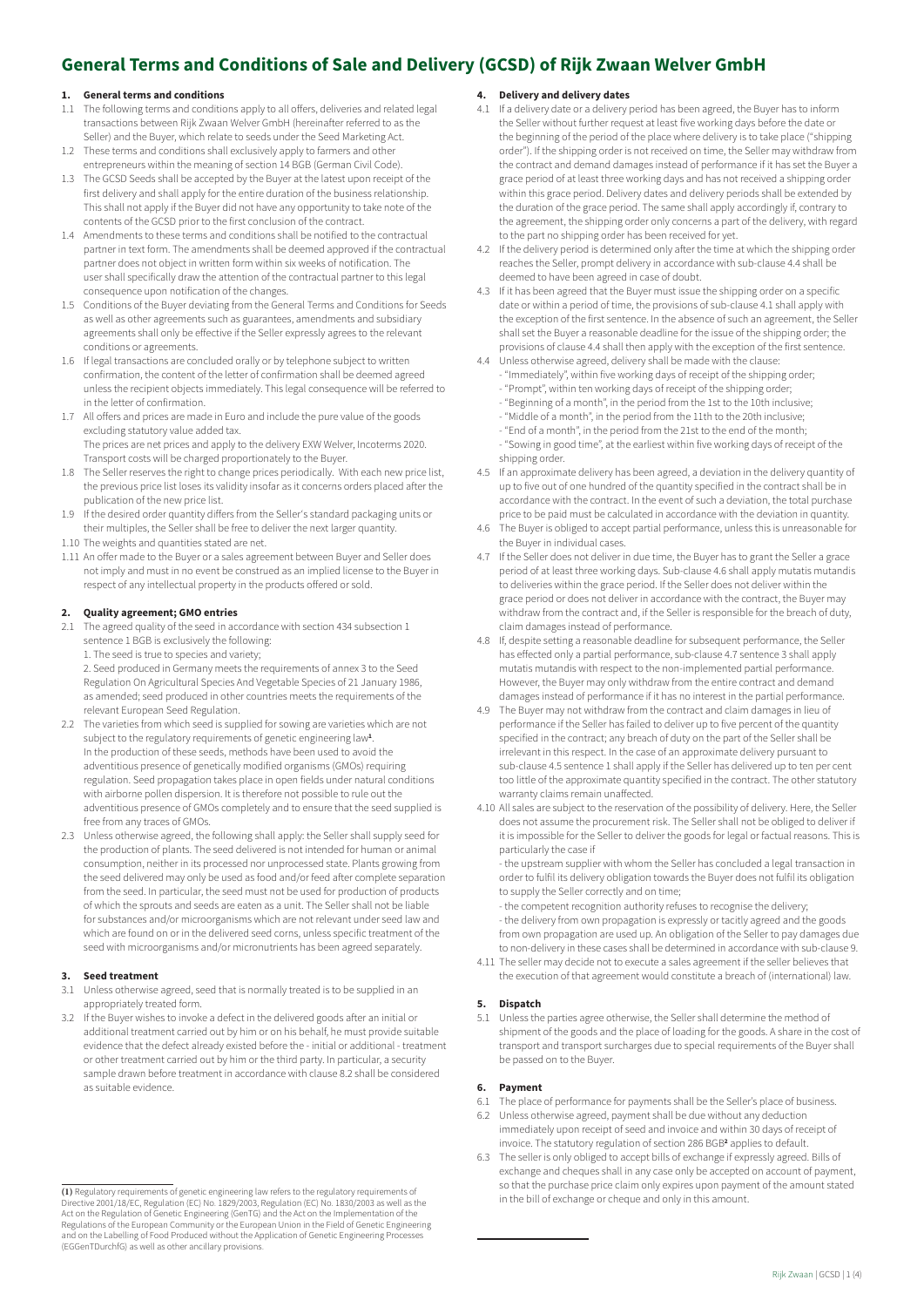- 6.4 If the Seller becomes aware of a significant deterioration in the financial circumstances or solvency of the Buyer, the Seller shall be entitled to demand immediate payment of all claims arising from the business relationship, including deferred claims and claims arising from bills of exchange, and to make further deliveries dependent on advance payment or the provision of security. If a deadline has been set for this advance payment, the Seller shall be entitled to withdraw from the contract and demand damages instead of performance after the unsuccessful expiration of the deadline.
- 6.5 Offsetting against claims of the Seller is only permissible with undisputed or legally determined counterclaims. The assertion of rights of retention that are not based on the same contractual relationship is excluded.

#### **7. Notice of defects**

- 7.1 If the Buyer is a merchant, the Buyer must inspect the seed immediately, at the latest within two working days of delivery. If the seed is purchased in closed containers for the purpose of resale, the obligation to inspect shall apply only if the container is opened or if there are indications, e.g. on the packaging, indicating a defect in the seed.
- 7.2 If the Buyer is a merchant, the Buyer must notify the Seller of any obvious defects in the seed immediately, at the latest within three working days of delivery. Non-obvious defects must also be notified to the seller by the Buyer who is a merchant without delay, at the latest within two working days of discovery. The moment of receipt of the complaint by the Seller is decisive. The Seller may request the Buyer to give notice of defects in writing, thereby extending the periods in sentences 1 and 2 to five working days, whereby the receipt of the notice of defects by the Seller shall be decisive.
- 7.3 If the Buyer is an entrepreneur but not a merchant, the periods stated in 7.1 and 7.2 shall be extended by two working days in each case.

# **8. Sample drawing, obtaining expert opinion**

- 8.1 If, after delivery, the Buyer discovers a defect he wishes to refer to, he shall immediately have an average sample in accordance with 8.2 drawn from the merchandise delivered, provided that seed is still available. An average sample need not be drawn if the Seller has acknowledged the defect.
- 8.2 In accordance with the sampling regulations of the Verband Deutscher Landwirtschaftlicher Untersuchungs- und Forschungsanstalten (Association of German Agricultural Analytic and Research Institutes), the average sample must be taken and generated by a person appointed or obliged to do so by a Chamber of Agriculture, a Chamber of Industry and Commerce or a competent authority. Three identical partial samples shall be generated from the average sample. One partial sample must immediately be sent to Naktuinbouw (the Netherlands Inspection Service for Horticulture), with its head office in Roelofarendsveen in the Netherlands, or another objective and independent body agreed by the Buyer and the Seller, for examination. The second partial sample must be sent to the Seller and the third partial sample remains with the Buyer. If one of the parties disputes the result of the inspection by the seed testing station called upon, the partial sample remaining with that party shall immediately be sent for inspection to another seed testing station not yet involved in the inspection, designated by the seed certification agency responsible for the buyer under national law. The findings of the second seed testing station shall be binding on both parties if they correspond to the findings of the first seed testing station. If the findings do not correspond, the remaining partial sample shall immediately be sent for examination to another seed testing station not yet involved in the examination, which in turn shall be designated by the seed certification agency responsible for the Buyer under national law. The findings of the third seed testing authority shall be binding on both parties if they coincide with one of the findings of the seed testing authorities previously involved. In the absence of such agreement, the mean value of the three tests shall be taken as the established result.
- 8.3 If seed is no longer available and if the Seller of the seed does not immediately recognise a notice of defect by the Buyer, an inspection of the crop by a suitable expert shall be carried out immediately, to which both the Seller and the Buyer shall be invited. The expert shall be appointed by the competent seed certification agency under national law in whose area the inspection is to take place. The purpose of the inspection by the expert is to establish the facts and to determine possible causes of the material defect. This provision shall not apply if the seed has been acquired for the purpose of resale.

# **9. Claims for defects and liability**

- 9.1 The Seller shall only be obliged to pay damages for breach of duty in the case of intent and gross negligence, unless the Seller injures the life, body or health of the Buyer or violates an essential contractual obligation, the fulfilment of which is indispensable for achieving the purpose of the contract.
- 9.2 In the case of material defects for which the Seller is liable, he shall, at his discretion, remedy the defect or make a replacement delivery. Only if the repair or replacement delivery has failed, the Buyer may reduce the purchase price or withdraw from the contract and, if the Seller is guilty of intent or gross negligence, claim damages instead of delivery. Sentence 2 shall not apply if the existence of the material defect constitutes a material breach of contractual duty and the fulfilment of this contractual duty is indispensable for achieving the purpose of the contract.
- 9.3 Claims for defects and claims for breach of duty that do not relate to material defects or defects of title shall become statute-barred one year after delivery of the seed. This does not apply in the cases of section 309 No. 7 a and b German Civil Code. Section 438 subsection 3 German Civil Code remains unaffected.
- 9.4 Claims for damages due to negligent violation of essential contractual obligations are limited to the contractually typical foreseeable damage.
- 9.5 Insofar as liability is excluded or limited, this shall also apply to the personal liability of the Seller's employees, staff, representatives and vicarious agents.

#### **10. Duty to mitigate damages**

10.1 The Buyer must take all reasonable measures that are suitable to reduce the damage. If the damage could have been averted or reduced if the defect had been notified as soon as it had become apparent, this shall also be taken into account when assessing the compensation for damages.

#### **11. Retention of title, assignment by way of security**

- 11.1 All goods delivered by the Seller to the Buyer shall remain the property of the Seller until all claims arising from the business relationship with the Buyer have been settled (reserved goods). This shall also apply if individual or all of the Seller's claims have been included in a current account and the balance has been struck and acknowledged. This shall also apply to claims arising from cheques and bills of exchange established in connection with the business relationship.
- 11.2 Any treatment or processing of the reserved goods in accordance with 12.1 shall not give the Buyer any ownership, as the Buyer shall do so on behalf of the Seller, without the Seller incurring any obligations as a result. If the reserved goods are processed, combined, mixed or blended with other goods not owned by the Seller, the Seller shall be entitled to the resulting co-ownership share in the new item in the ratio of the value of the reserved goods to the other processed goods at the time of processing, combining, mixing or blending. If the Buyer acquires sole ownership of the new item, the Seller and the Buyer agree that the Buyer shall grant the Seller co-ownership of the new item in proportion to the value of the processed or combined, mixed or blended goods subject to retention of title and shall keep them in safe custody for the Seller free of charge.
- 11.3 The Buyer may only resell or use the reserved goods for sowing in the ordinary course of business.
- 11.4 The crop from the seed delivered by the Seller is transferred to the Seller as security once the seed has been separated from the soil until all claims arising from the business relationship have been settled in full and is held in safe custody by the Seller free of charge.
- 11.5 All claims of the Buyer arising from a resale of the reserved goods are assigned to the Seller at the time of the conclusion of the contract as security for all claims of the seller arising from the business relationship. The Buyer shall be entitled to collect these claims for the Seller's account until revoked by the Seller. The authority of the Seller to collect the claims himself remains unaffected by this. However, the Seller undertakes not to collect the claims as long as the Buyer duly fulfils his payment and other obligations.
- 11.6 The Buyer is obliged to insure the reserved goods adequately at his own expense, insofar as this is customary, and to notify the seller immediately of any damage. In this respect, claims from the insurance contract are assigned to the Seller in advance until all claims from the business relationship have been settled in full.

#### **12. Use of the seed**

- 12.1 The Buyer undertakes to use the seed for the intended purpose only. In particular, the Buyer may not use the seed for the production of propagating material without the prior written permission of the respective holder of the plant variety right, the granting of which is at the free discretion of the holder of the plant variety right.
- 12.2 If the Buyer breaches an obligation under clause 12.1, the Buyer, at the request of the Seller or the holder of the plant variety right, shall pay the holder of the plant variety right a contractual penalty equal to three times the purchase price of the seed. This shall not affect the Buyer's obligation to pay further damages.
- 12.3 The Seller does not guarantee that the goods delivered comply with the purpose for which the goods are used by the Buyer. The Buyer expressly acknowledges that, even with the highest quality, success in growing depends to a considerable extent upon the cultivation methods, soil and weather conditions.
- 12.4 All quality data provided in writing by the Seller shall be based exclusively on reproducible tests. These quality data shall indicate only the result obtained by the Seller at the time the tests are carried out and for the circumstances relevant to such tests. No direct relation may be assumed between the data as provided and the results obtained by the Buyer. The result obtained by the Buyer depends, among other things, on the location, the cultivation and growing conditions, for example the sowing substrate used, and/or the climatic conditions.

**<sup>(2)</sup>** Section 286 BGB: Default of the debtor (1) If the debtor does not pay after a reminder from the creditor, which takes place after the due date, he shall be in default by the reminder. The collection of the complaint on the achievement as well as the service of a default summons in the default action are equivalent to the reminder. (2) The reminder shall not be required if 1. a time according to the calendar is determined for the performance, 2. an event has to precede the performance and a reasonable time for the performance is determined in such a way that it can be calculated from the event according to the calendar, 3. the debtor seriously and definitively refuses the performance, 4. the immediate occurrence of the default is justified for special reasons under consideration of the mutual interests. (3) The debtor of a payment claim shall be in default at the latest if he does not make payment within 30 days of the due date and receipt of an invoice or equivalent payment statement; this shall apply to a debtor who is a consumer only if special reference has been made to these consequences in the invoice or payment statement. If the date of receipt of the invoice or payment schedule is uncertain, the debtor who is not a consumer shall be in default no later than 30 days after the due date and receipt of the consideration. (4) The debtor shall not be in default as long as the performance is omitted due to a circumstance for which he is not responsible. (5) For an agreement on the occurrence of default deviating from paragraphs 1 to 3, § 271a paragraphs 1 to 5 shall apply mutatis mutandis.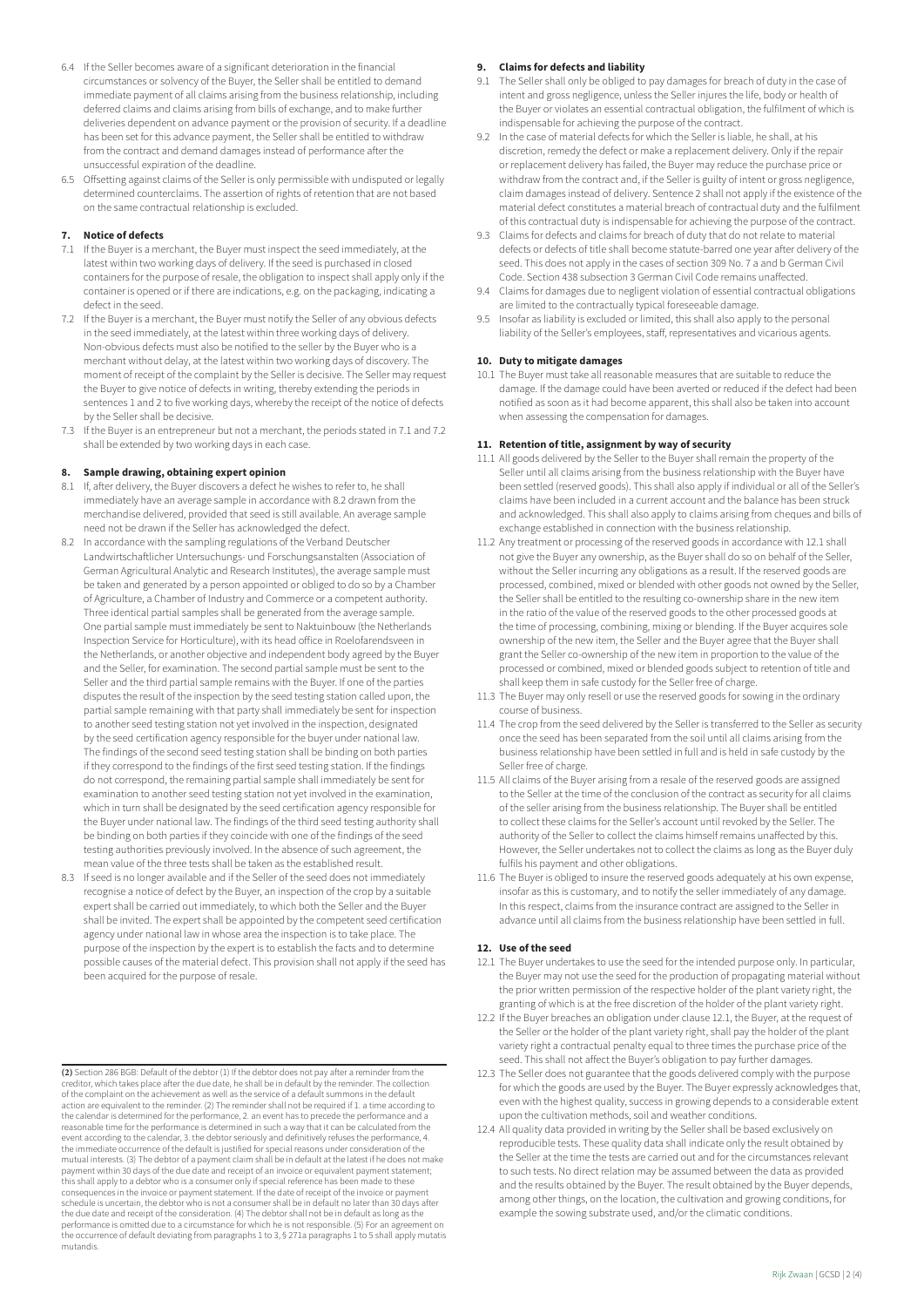# **13. Disputes**

- 13.1 If the parties to the sales agreement are merchants, all disputes arising out of or in connection with the sales agreement shall, at the option of the claimant, be settled by an arbitration panel for seed disputes or by an ordinary court. The arbitration panels for seed disputes are published on the homepage of the BDP (Bundesverband Deutscher Pflanzenzüchter / German Plant Breeders' Association).
- 13.2 The competent court shall be the arbitration panel for seed disputes or the ordinary court having jurisdiction over the opponent's place of business, unless the parties agree otherwise.
- 13.3 Arbitration proceedings shall be governed by the Order of Procedure of the competent arbitration panel.

## **14. Cultivation advice, variety descriptions, recommendations**

- 14.1 The cultivation advice provided by the Seller is non-binding. Cultivation advice, descriptions, recommendations and illustrations, in whatever form, are based as precisely as possible on experiences gained in trials and practice. In no event shall the Seller be liable on the basis of this information for any deviating results which may be achieved. The Buyer is obliged to determine himself whether the goods are suitable to be used for the intended yields under local conditions.
- 14.2 The definitions of terms used by the Seller for the reaction of plants to pests or pathogens are as follows:

Susceptibility is the inability of a plant variety to restrict the growth and development of a specified pest.

Resistance is the ability of a plant variety to restrict the growth and development of a specified pest and/or the damage they cause when compared to susceptible plant varieties under similar environmental conditions and pest pressure. Resistant varieties may exhibit some disease symptoms or damage under heavy pest pressure.

.<br>Two levels of resistance are defined:

High resistance (HR): plant varieties that highly restrict the growth and development of the specified pest under normal pest pressure when compared to susceptible varieties. These plant varieties may, however, exhibit some symptoms or damage under heavy pest pressure.

Intermediate resistance (IR): plant varieties that restrict the growth and development of the specified pest but may exhibit a greater range of symptoms or damage compared to plant varieties with high resistance. Plant varieties with intermediate resistance will still show less severe symptoms or damage than susceptible plant varieties when grown under similar environmental conditions and/or pest pressure.

It is to be noted that if a resistance is claimed in a plant variety it is limited to the specified biotypes, pathotypes, races or strains of the pest. If no biotypes, pathotypes, races or strains are specified in the resistance claim for the variety, it is because no generally accepted classification of the cited pest by biotype, pathotype, race or strain exists. New biotypes, pathotypes, races or strains that may emerge are not covered by the original resistance claim.

Immunity is when a plant is not subject to attack or infection by a specified pest.

#### **15. Use of trademarks, logos and other**

- 15.1 Unless otherwise agreed in writing, the Buyer may not use, register or cause to register any trademark, logo or other symbol used by the Seller to distinguish the Seller's products from those of other companies. Trademarks, logos or other symbols used by the Buyer must be clearly distinguishable from those of the Seller. An exception is made for trade in products in their original packaging on which the Seller itself has affixed, or has had affixed, trademarks, logos or other symbols.
- 15.2 In the event of resale of the goods delivered to a third party, this provision shall also apply to the Buyer under penalty and payment of damages.

# **16. Additional conditions for the sale of seeds per square metre**

- Rijk Zwaan applies different calculation methods for certain vegetable crops and varieties. Currently, for tomato, aubergine and cucumber varieties, the price for the variety is calculated per square metre of cultivation area (net).
- 16.1 Seed quantity

The quantity of plants required is jointly determined by the Seller and the vegetable producer and documented on the order form. The starting point for seed sales per square metre is the area under cultivation (net) in square metres. First, the number of square metres on which the customer wants to grow plants is determined. The area under cultivation shall also be documented in the order form. Depending on the vegetable crop, the basis for calculation is a maximum number of plants per square metre (tomatoes 2.5 and cucumbers 1.5 plants/qm). Special agreements between Seller and Buyer shall be recorded in writing on the order form. A deviation from the calculation basis can have consequences for the square metre price. The quantity of seed to be delivered is calculated by Rijk Zwaan for the variety ordered, for the cultivation system (grafted, single-stem or multiple-stem) and according to seed germinability.

16.2 Price calculation

The price per square metre, as stated in the order form, is only valid for the specified growing period. "Net" means that only this area may be used for plant production. This number of square meters is the basis for price calculation. Invoicing for the square metre surface determined will take place after delivery of the seeds to the Buyer (grower or distribution partner).

16.3 Use of the seeds

The vegetable producer shall use the seed only for one single crop production, for the specified number of square metres and in the growing period specified in the order form. In the event that a variety is grown on more square meters than the previously determined one, the vegetable producer shall pay the Seller double

the price per square meter for each square meter exceeding the number of agreed square meters. If seed remains after the period in which the young plants are grown, the vegetable producer is obliged to return the seed not needed to the Seller. The Buyer shall return the surplus seed to the Seller freight forward. The vegetable producer is not authorised to pass on seed or any other material of a variety, in any form whatsoever, to third parties. However, the customer is allowed to give seed to a young plant raiser if the young plant raiser uses the seed only for the production of young plants for the vegetable grower, in accordance with the number of square metres and the growing period as stated in the order form.

## **17. Additional conditions for the sale of seeds purchased online**

In addition to the aforementioned terms and conditions, the following terms and conditions apply to the use of the online store of the Seller and all offers made and agreements concluded between the Seller and the Buyer through this online store, including all related services provided by the Seller.

17.1 Account

The Buyer may need an account to order goods from the online store of the Seller. The Buyer is responsible for safeguarding its account, to use a strong password, to keep its account name and/or password confidential and to limit access to its account. If the Buyer suspects that its account is being misused, the Buyer must inform the Seller as soon as possible via security@rijkzwaan.com. The Seller cannot and will not be liable for any loss or damage arising from failure of the Buyer to comply with the above.

The Buyer may terminate its account at any time by giving written notice to the Seller. The Seller may reject the creation of an account and/or terminate an account of the Buyer at any time and for any reason by deleting such account and/ or giving notice to the Buyer.

#### 17.2 Online order process

The product presentation on the online store of the Seller does not represent an offer but shall be understood as a non-binding invitation for the Buyer to submit an order. By submitting an order online, the Buyer sends the Seller a binding offer for the conclusion of a purchase agreement with the Seller regarding the goods in its shopping cart. Any order of goods is subject to availability. A confirmation of receipt of the order in itself does not constitute an order confirmation, but serves only as information. The Seller may, at its discretion and for any reason, accept or reject this order. The acceptance and rejection of the order will take place as described in this article.

The Seller will accept the order of the Buyer by sending a written confirmation of acceptance or by delivering the ordered goods to the Buyer. Unless otherwise stated, the effective date of the agreement between the Buyer and the Seller is the date on which the Seller confirms acceptance of the order in writing.

If the Seller does not accept the order for any reason, the Seller will inform the Buyer of this in writing and will not process the order. If the Buyer has already paid for the goods, the Seller will refund the full amount including any charged delivery costs as soon as possible.

In case of purchase on advance payment, the Seller shall only accept the order upon receipt of the full payment of the agreed purchase price. All concluded agreements between the Buyer and the Seller are subject to a possible verification by the Seller in compliance with applicable (international) sanctions. Consequently the Seller may terminate an agreement when it finds that performing the agreement would violate (international) sanctions.

#### 17.3 Online information

The Buyer acknowledges that:

- despite the Seller's best efforts, any descriptions, specifications and/or images of the goods in the online store may be inaccurate or incomplete.

- the images of the goods in the online store of the Seller are for illustrative purposes only

- growing results may differ from the images shown in the online store - the packaging of the goods may vary from those as shown on images in the online

store, and; - the Seller reserves the right to amend the specifications of the goods at any time.

17.4 Price of goods, discounts and delivery charges

The prices of the goods will be as quoted in the online store of the Seller at the time the Buyer submits its order. The Seller uses its best efforts to ensure that the prices of goods are correct at the time when the relevant information was entered onto the system.

It is always possible that, despite the Seller's best efforts, some of the goods in the online store of the Seller may be incorrectly priced or that an incorrect discount is applied. If the Seller discovers an error in the price of the goods of the order or a discount applied to the order, the Seller will contact the Buyer in writing to inform the Buyer of this error and the Seller will grant the Buyer the option of continuing to purchase the goods at the correct price or cancelling the order. The Seller will not process the order until the Seller has received these instructions. If the Seller is unable to contact the Buyer using the provided contact details during the order process, the Seller will treat the order as cancelled and notify the Buyer in writing. If the Seller mistakenly accepts and processes the order where a pricing error is obvious and unmistakable and could reasonably have been recognized by the Buyer as a mispricing, the Seller may cancel the supply of the goods and refund any sums the Buyer has paid.

The price of the goods does not include delivery charges. The delivery charges are shown to the Buyer during the check-out process, before the Buyer is asked for its confirmation of the order.